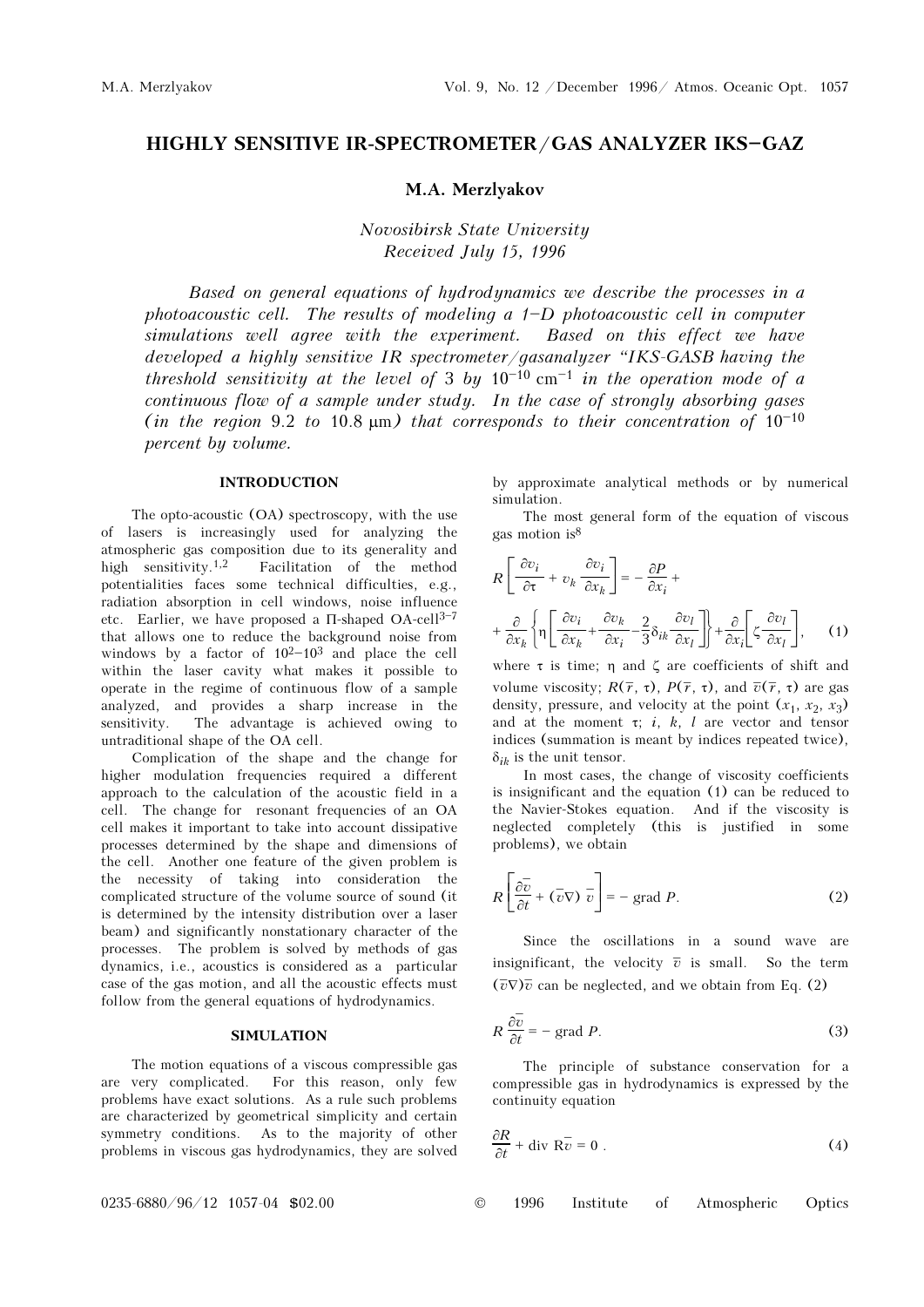The energy conservation law takes the form

$$
R\,\frac{\mathrm{d}W}{\mathrm{d}t} = \lambda \Delta T - P\,\,\mathrm{div}\,\,\overline{v} + \alpha_{ik}\,\frac{\partial v_k}{\partial x_k} + Q(\overline{r},\,t)\,\,,\tag{5}
$$

where W is the density of the internal energy;  $\alpha_{ik}$  is the viscous stress tensor; Q is the power density of heat sources;  $\lambda$  is the thermal conductivity,  $\Delta$  denotes the operator  $\nabla^2$ . When viscosity is absent, Eq. (5) takes the form

$$
R\frac{\mathrm{d}W}{\mathrm{d}t} = \lambda \Delta T - P \mathrm{div} \overline{v} + Q(\overline{r}, t) . \tag{6}
$$

To close the system, we add the equation of the gas state

$$
P = P(R, T) \tag{7}
$$

and the expression for the internal energy of a gas

$$
W = W(R, T) \tag{8}
$$

Thus a non-viscous gas in a closed volume is described by the system of equations (3), (4), (6), (7), and (8), and the boundary conditions  $T\vert_{s} = T_0$  and  $v_{\perp}$  s = 0, where  $T_0$  is the temperature of walls.

At the first stage of work, a simplified model of thermooptical sound induction was chosen. We consider a one-dimensional case. The gas state is described by the equation  $P = nkT$ , where k is the Boltzmann constant. After writing explicitly the expression for the internal energy in the form  $W = FkT/2$  (where F is the number of degrees of freedom giving a contribution into heat capacity), linearization near the state  $Q = 0$ :

$$
T = T_0 (1 + t), \quad R = R_0 (1 + \rho), \quad W = W_0 (1 + w),
$$
  
 
$$
P = P_0 (1 + p)
$$

and truncation of the series by neglecting the terms of second order of magnitude, we obtain

$$
\frac{\partial \rho}{\partial \tau} = -\frac{\partial v}{\partial x}, \quad \frac{\partial v}{\partial \tau} = -\frac{P_0}{R_0} \frac{\partial \rho}{\partial x},
$$
  

$$
\frac{\partial w}{\partial \tau} = \frac{\lambda}{R_0} \frac{T_0}{W_0} \frac{\partial^2 t}{\partial x^2} - \frac{P_0}{R_0 W_0} \frac{\partial v}{\partial x} + \frac{Q_0}{R_0 W_0},
$$
  

$$
p = \rho + t, \quad w = t, \quad t(0, \tau) = 0, \quad t(L, \tau) = 0,
$$
  

$$
v(0, \tau) = 0, \quad v(L, \tau) = 0.
$$

To find a solution to the system, a program implementing the finite-difference method was created. The input parameters of the program are the length of the cell; temperature of the cell walls; gas heat conductivity; gas density in equilibrium conditions; mass of a gas molecule; degrees of freedom giving a contribution into the heat capacity; Boltzmann constant; distribution of density, temperature, and velocity at the initial moment; heat release function in space and time; calculation steps in time and space; frequency of the frame readout into a display and disk.

The program has no adjustment parameters. All the processes are completely determined by the abovementioned input parameters. Each frame contains spatial distribution of heat release functions, gas flow velocity, temperature, and density. Current values of the functions are displayed and this enables us to analyze the results rapidly during the numerical experiment. There is a possibility to interrupt the numerical experiment (in this case, the current state is recorded onto the disk) and continue it at any time. The regime of scrolling earlier calculated data and recorded into a magnetic storage is also available.

We have simulated free oscillations of a gas disturbed from the equilibrium. The scrolling of calculated data has made it possible to identify the standing wave for which one wavelength (2nd harmonic of natural oscillations of the resonator) covers the whole cell length. The period of the 2nd harmonic of the model gas was determined by the time interval between frames. The sound velocity  $C = 323$  m/s of the model gas was determined by the wavelength and period. This value well agrees with the reference data on real gases.

Strong attenuation of oscillations was observed with the increase of heat conductivity due to the growth of the dissipation processes.

Simulation of forced oscillations of the gas initiated thermooptical sound generation in an OA cell when the absorbing gas is illuminated with a laser beam modulated by amplitude. The form of the heat release function was chosen to be Gaussian with a maximum at the cell center, time modulation is the meander. We observed excitation of oscillations from the initially equilibrium conditions. Rapid increase in the velocity amplitude was recorded, the fourth harmonic was also excited to a noticeable level. Beats whose period was determined by detuning arose when the meander frequency did not coincide with the proper frequency of gas oscillations. The amplitude of forced oscillations decreased with the frequency increase (Fig. 1) and then it sharply increased near the resonance.



FIG. 1. Amplitude of gas velocity in a sound wave as a function of modulation frequency of radiation.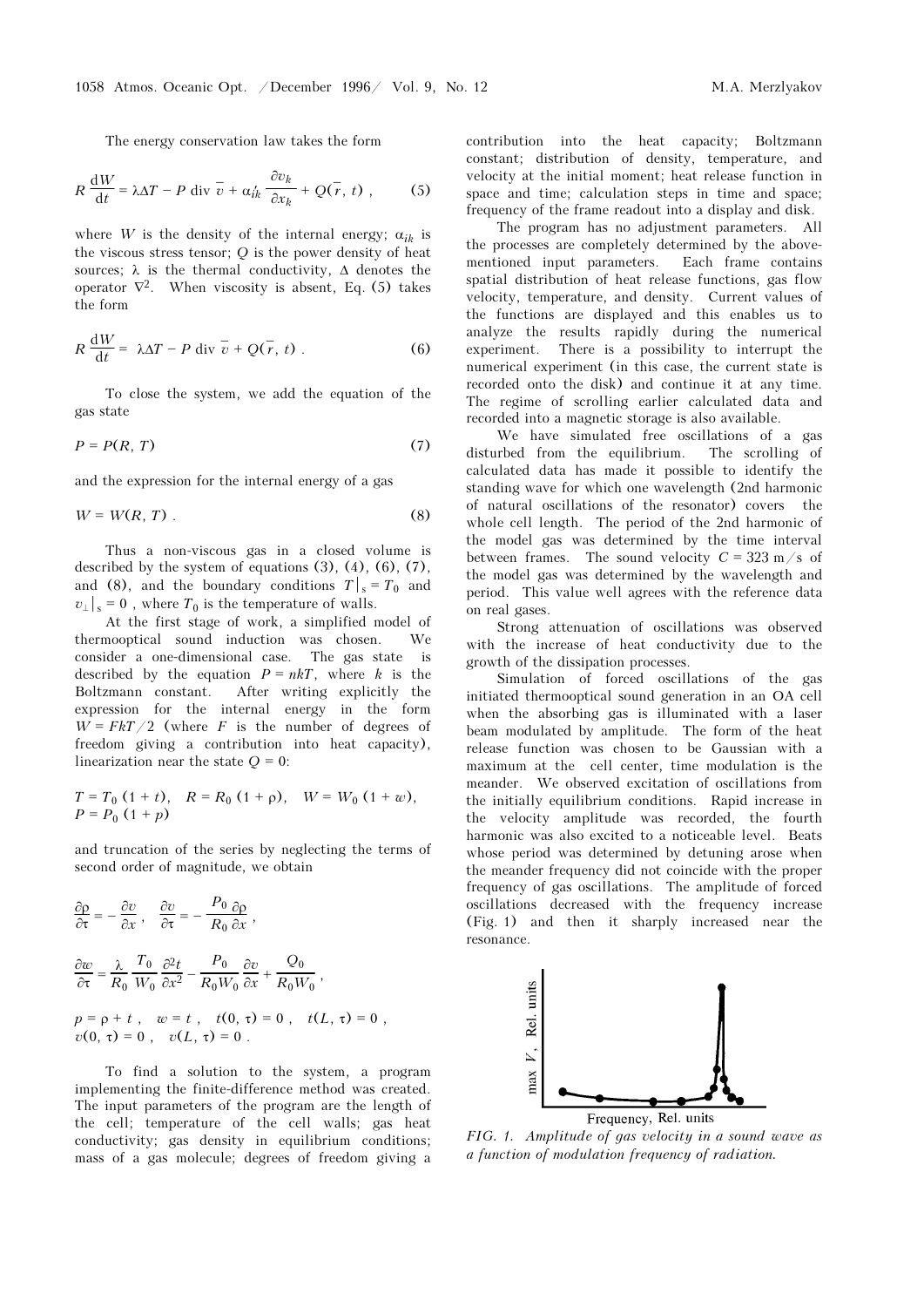#### COMPARISON WITH THE EXPERIMENT

To check up the created model of thermooptical sound generation, we have arranged an experimental study of the phenomena. A Π-shaped OA cell was filled with carbon dioxide and illuminated with amplitudemodulated laser radiation at 10.6 μm wavelength. The acoustic signal function of the modulation frequency is presented in Fig. 2.



FIG. 2. The OA signal  $(U_m)$  as a function of the modulation frequency.

Since the possibilities for a comparison of the experimental results in a real 3-dimensional cell with numerical 1-dimensional experiment are restricted, we note some general regularities. In both cases, gas oscillations arise in a cell under the action of a periodic radiation. The amplitude of oscillations decreased with the frequency increase.

When the frequency of the exciting force approaches the frequency of natural oscillations of the cell, resonant amplification of the response is observed. The first resonance is observed at the sound wave length coinciding with the total length of the OA cell in both cases. Thus the model simulates effects observed experimentally, and the closeness of the calculated value of the sound velocity to the experimental one makes it possible to speak about a quantitative description of sound excitation due to the absorption of laser radiation.

#### INSTRUMENTATION

The IR spectrometer/Gas Analyzer IKS-GAZ consists of three units: optical module, power source ILGN-711, and an IBM PC compatible computer. The optical module (Fig .3) contains an active laser element 4 of the type ILGN $-716$  in which the input mirror is changed for a Brewster window. The diffraction grating 1 (100 grooves per mm) serves as a selective mirror. The angle of the grating inclination to the optical axis is driven with a stepper motor controlled with a computer 6. Inside the resonator, a Π-shaped OA cell 2 with a capacitor microphone  $\delta$  of the type M101 and a rotatable disk with slits 3 for radiation modulation are placed. The pyroelectric receiver 5 measures radiation power which significantly changes with the change of the laser generation wavelength.



FIG. 3. Spectrometer scheme:  $1 - diffraction grating;$  $2 - OA$  cell;  $3 - modulator$ ;  $4 - laser$  tube;  $5$ pyroelectrical receiver;  $6$  - computer;  $7$  - reference signal detector;  $8 -$  microphone.

The discharge ignition in the laser tube generates IR radiation whose wavelength is determined by the angle of the diffraction grating. Generation at vibrational-rotational transitions of a  $CO<sub>2</sub>$  molecule is obtained ( $P$ - and  $R$ -arms in the ranges  $00°1-10°0$  and  $00°1-02°0$ . Radiation is modulated by amplitude with the frequency coincident with the acoustic resonance of the OA cell. When the radiation is absorbed by a gas mixture, a standing sound wave is excited in the cell. The amplitude and phase of the wave are converted into an electrical signal  $U_m$  by the microphone. After analog-to-digital conversion, the signals from the microphone  $\delta$  and pyroelectric detector 5, and the reference signal from the modulator 7 come into the computer 6 for the subsequent processing. The results of analysis are displayed in the form of a diagram and digital form, recorded on a magnetic disk, and printed out in a graphic or tabular form.

To determine the detection threshold in the continuous flow regime, a mixture of carbon dioxide with nitrogen entered to an OA cell under normal pressure and room temperature. Radiation was tuned at the P20 line of the transition  $00°1-10°0$  (the wavelength is 10.6  $\mu$ m). The CO<sub>2</sub> content in N<sub>2</sub> was varied. The absorption by the mixture was estimated by  $CO<sub>2</sub>$  concentration and the absorption coefficient from Ref. 9. The limiting value of the detectable absorption coefficient turned to be  $3{\cdot}10^{-10}$  cm $^{-1}.$ 

The dimensions of the optical module are 40×20×175 cm.

#### **CONCLUSION**

The developed mathematical model of sound generation by laser radiation takes into account the intensity distribution in a laser beam and completely describes the gas state evolution in a cell of an arbitrary shape and nonstationary processes. Comparison of test measurements and the data of numerical experiments with the one-dimensional variant of the model demonstrates